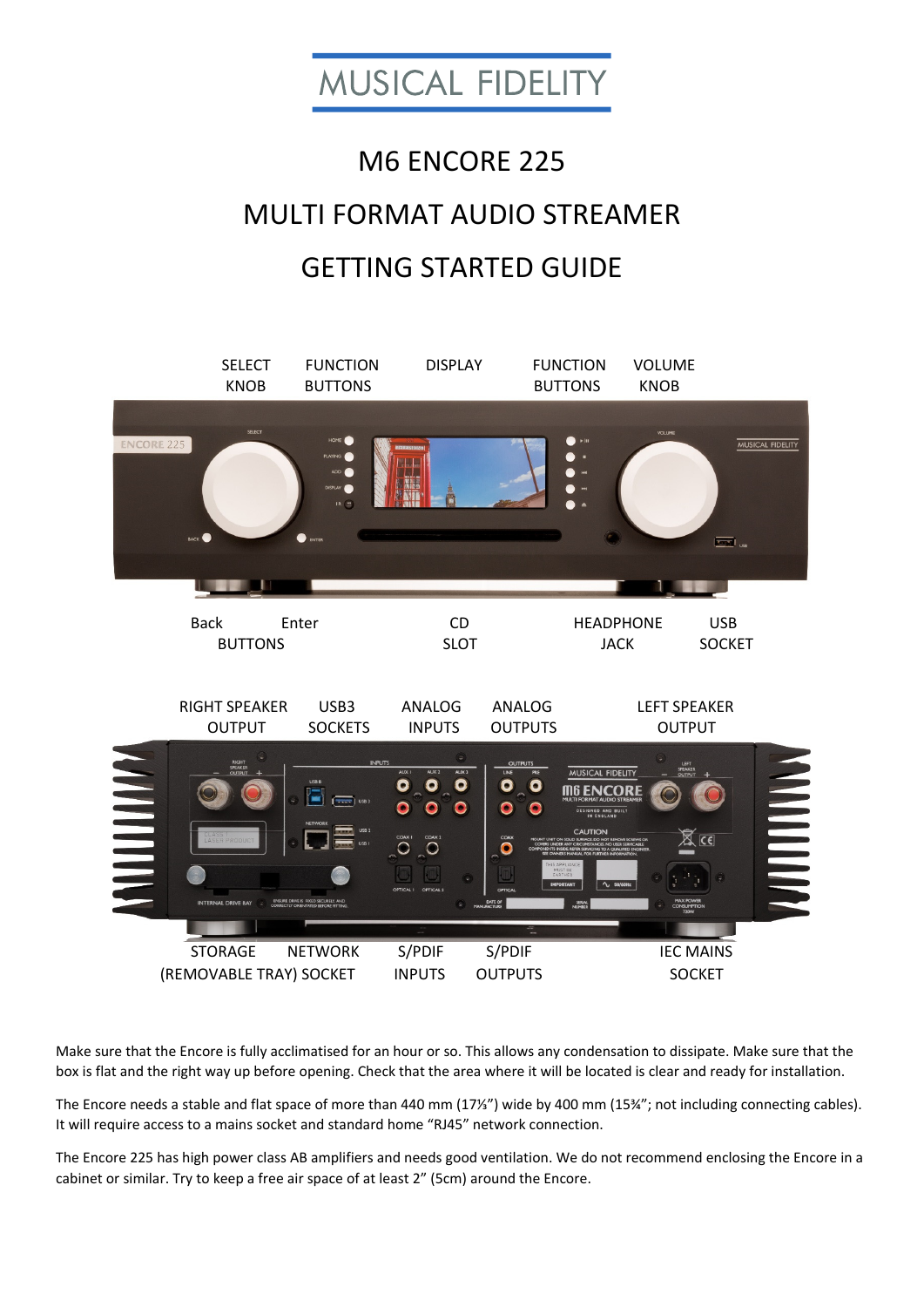# **What's in the box?**

- ‐ M6 Encore unit
- ‐ Felt bag
- ‐ Handling gloves
- ‐ Cleaning cloth
- ‐ Network cable
- ‐ Mains lead
- ‐ Remote control
- Batteries for remote control
- 1. Carefully open the box. Take care not to cut through as internal parts or accessories may be damaged. To prevent marks on casework, a pair of gloves are provided. We recommend that you use them whilst handling.
- 2. Remove the Encore from its black felt bag and keep it and all the packaging. To save storage space, you can undo the box to allow flat‐packing.
- 3. Carefully position the Encore in its intended place. Connect any other required inputs and then the speaker leads, *but not the mains power lead just yet.*
- **4.** Plug the Encore into network using supplied network cable. Make sure the other end is connected to the hub or nearest network "switch" and the network units are turned on. **Note: It is vital the Encore is plugged into a working network at first switch on. This is to ensure that its software is fully up‐to‐date.**
- 5. Plug in the mains power lead. The Encore will start up showing the Musical Fidelity logo.
- 6. Wait for it to finish starting up. There may be a few minutes' delay as it automatically updates its software. Once the menu appears, your Encore is ready for use.

# **Network and computer minimum performance requirements.**

For the Encore to function properly it must have a live network connection and internet access.

Minimum hub requirements 100 Base‐T (100Mbit/s) or greater with free RJ45 socket.

Note: We strongly recommend that the router/hub is operated with all **port filters off**. (This is the default setting for most home hubs in UK).

Network via mains (otherwise known as "Homeplug") requirements: Homeplug AV/Homeplug AV 2 recommended.

Computer OS Windows 7/8/10 or later, Apple OS 10.11 or later

# **Explanation of main menu functions in menu order.**

# Top menu from which all functions are accessed. You can return to this menu at any time, by pressing the "Home" button. **M6 Encore**

**Main Menu** 

| ا تعا<br><b>IVOW FRYING</b> | - |
|-----------------------------|---|
| <b>L</b> My Music           | > |
| Radio<br>ы                  | > |
| <b>Inputs</b>               | > |
|                             |   |

#### Pressing ENTER shows what's playing:



#### **My Music**

Shows what is on the internal hard disc drive. (See the Musical Fidelity website and our YouTube video for instructions about how to put your music on the hard disc drive)

| <b>M6 Encore</b>      |   |
|-----------------------|---|
| <b>El</b> Now Playing |   |
| <b>J</b> My Music     |   |
| Radio                 | > |
| <b>Inputs</b>         | > |
|                       |   |

#### **(My Music, continued)**

| Press enter:               |  |
|----------------------------|--|
| m6encore-000269            |  |
| <b>Album Artists</b>       |  |
| <b>All Artists</b>         |  |
| <b>Composers</b>           |  |
| <b>Albums</b><br>$\bullet$ |  |
|                            |  |

From here, you can navigate to any track or album in the library.

| > |  |
|---|--|
| > |  |
| > |  |
| > |  |
|   |  |

Press enter:

|     | Radio              |   |  |
|-----|--------------------|---|--|
|     | <b>My Presets</b>  | > |  |
| ' e | <b>Local Radio</b> | > |  |
|     | <b>Music</b>       | > |  |
|     | I. Sports          | > |  |
|     |                    |   |  |

 From here, you can navigate to any internet radio station.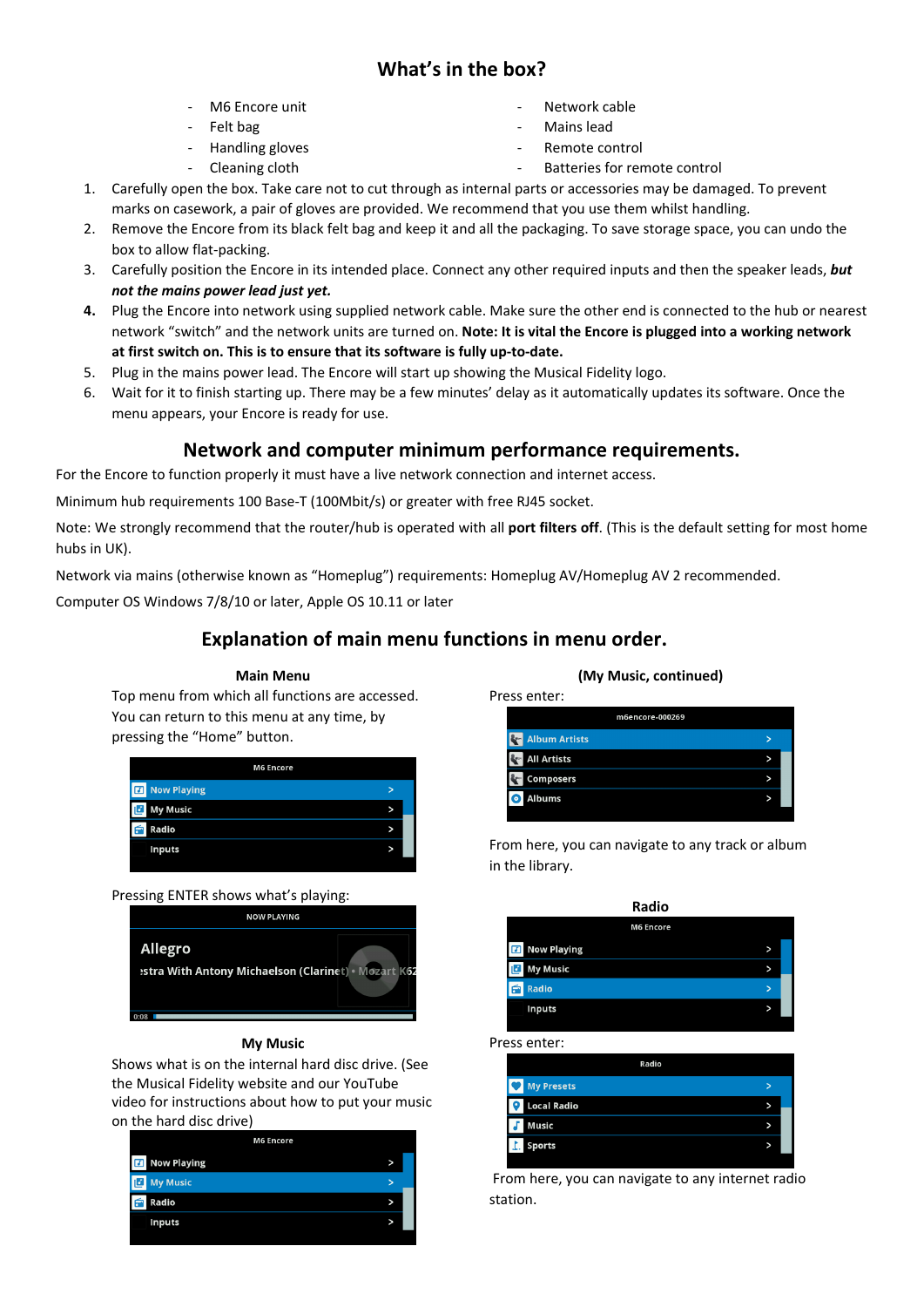| <b>Inputs</b>    |             |
|------------------|-------------|
| <b>M6 Encore</b> |             |
| <b>My Music</b>  | >           |
| Radio            | $\check{ }$ |
| <b>Inputs</b>    | >           |
| <b>Favorites</b> | $\check{ }$ |
|                  |             |

#### Press enter:

| <b>Inputs</b>               |  |
|-----------------------------|--|
| <b>Optical Digital 1</b>    |  |
| <b>Optical Digital 2</b>    |  |
| Coax (RCA) Digital 1        |  |
| <b>Coax (RCA) Digital 2</b> |  |
|                             |  |

Select required input.



| <b>M6 Encore</b>               |  |
|--------------------------------|--|
| Q<br>Search                    |  |
| <b>Settings</b><br>×.          |  |
| Quit<br>ΕЭΙ                    |  |
| <b>Sleep Mode</b><br>$\bullet$ |  |

To safely shut unit down, use "Quit" option. **Important: please remember there is a computer element in this product. It must be properly shut down** *before* **removing mains power. To shut down, always use the QUIT option as shown above.** 

*Do not remove power lead or switch off mains until green screen appears.* 

## **How to find your Encore on your network.**

More functions of your Encore can be accessed via a web browser from your computer.

The Encore web interface can be operated from computers running Microsoft Windows, Apple MacOS, Linux or any other operating system that offers a modern web browser.

At the time of writing this guide, only the **Google Chrome** browser supports all the functions of the Encore web interface. We strongly advise the use of Google Chrome for this reason. Visit http://chrome.google.com/ to download it, free of charge. Microsoft Windows users also require a Bonjour software library to be installed. This is most easily obtained by installing Apple iTunes from www.itunes.com.

To access your Encore from the web browser simply enter **http://encore.local/** into the address bar. Please note that the / at the end is important. Leaving it out means this will not work!



To copy any of your existing digital music library from your computer, simply drag and drop an existing folder into any white space in the window.

The Encore will then receive and process your files. It can take about five minutes for this to complete, after which it will appear in the listing.

For best results it is important that each album be stored in its own folder.